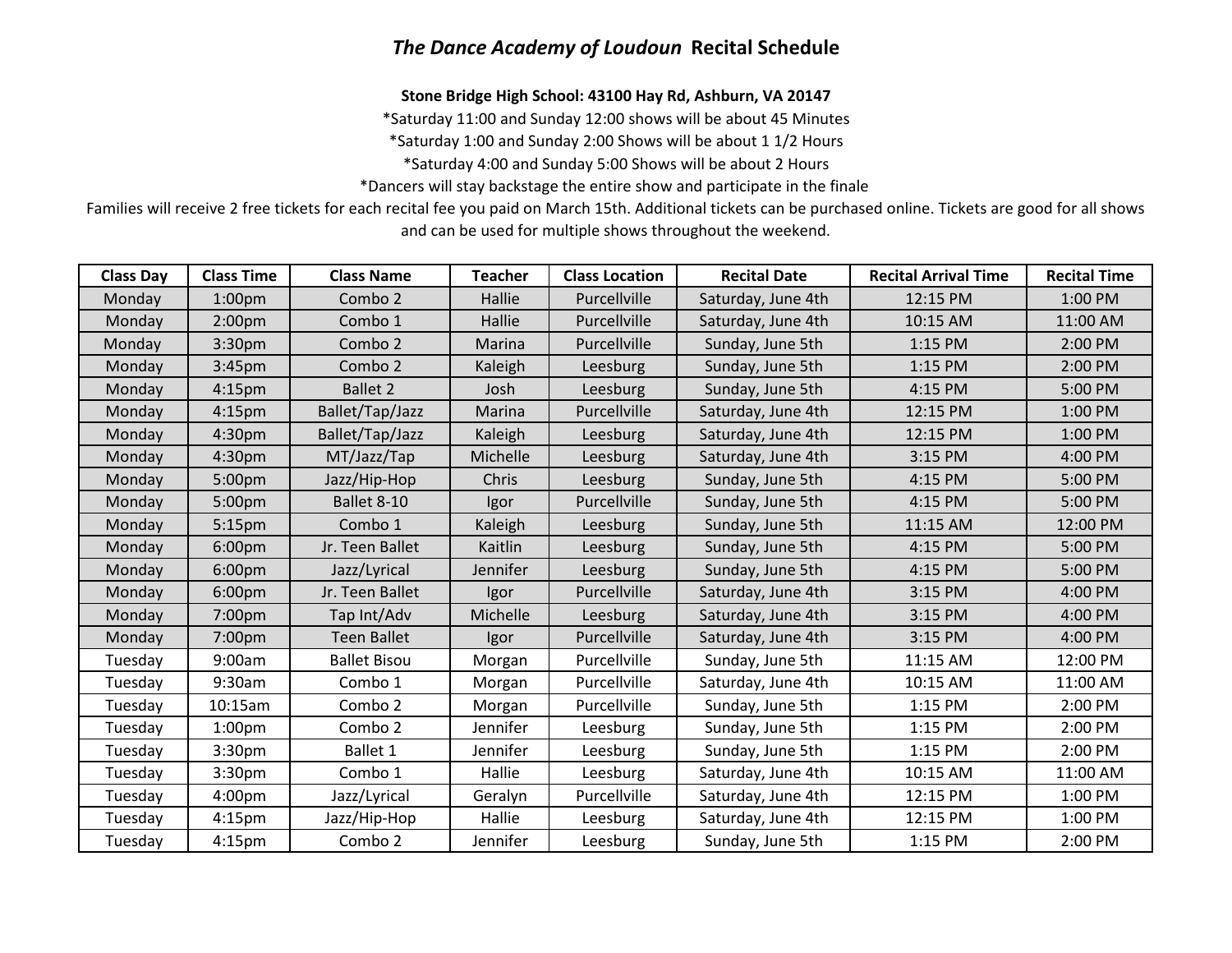## *The Dance Academy of Loudoun* **Recital Schedule**

| <b>Class Day</b> | <b>Class Time</b>  | <b>Class Name</b>   | <b>Teacher</b> | <b>Class Location</b> | <b>Recital Date</b> | <b>Recital Arrival Time</b> | <b>Recital Time</b> |
|------------------|--------------------|---------------------|----------------|-----------------------|---------------------|-----------------------------|---------------------|
| Tuesday          | 4:15 <sub>pm</sub> | Minis Ballet        | Josh           | Leesburg              | Sunday, June 5th    | 1:15 PM                     | 2:00 PM             |
| Tuesday          | 5:00pm             | Jazz 2              | Anneliese      | Leesburg              | Sunday, June 5th    | 4:15 PM                     | 5:00 PM             |
| Tuesday          | 5:45pm             | Ballet/Tap/Jazz     | Anneliese      | Leesburg              | Sunday, June 5th    | 1:15 PM                     | 2:00 PM             |
| Tuesday          | 7:00pm             | MT/Jazz/Tap         | Michelle       | Leesburg              | Saturday, June 4th  | 3:15 PM                     | 4:00 PM             |
| Tuesday          | 7:00pm             | Teen Int. Ballet    | Dmitriy        | Leesburg              | Sunday, June 5th    | 4:15 PM                     | 5:00 PM             |
| Tuesday          | 7:00pm             | Broadway Jazz       | Geralyn        | Purcellville          | Saturday, June 4th  | 3:15 PM                     | 4:00 PM             |
| Tuesday          | 8:00pm             | Jazz Int. 12+       | Hallie         | Leesburg              | Saturday, June 4th  | 3:15 PM                     | 4:00 PM             |
| Wednesday        | 9:00am             | <b>Ballet Bisou</b> | Morgan         | Leesburg              | Sunday, June 5th    | 11:15 AM                    | 12:00 PM            |
| Wednesday        | 9:30am             | Combo 1             | Morgan         | Leesburg              | Sunday, June 5th    | 11:15 AM                    | 12:00 PM            |
| Wednesday        | 1:00 <sub>pm</sub> | Combo 1             | Hallie         | Purcellville          | Sunday, June 5th    | 11:15 AM                    | 12:00 PM            |
| Wednesday        | 3:30pm             | Combo 1             | Marina         | Purcellville          | Sunday, June 5th    | 11:15 AM                    | 12:00 PM            |
| Wednesday        | 4:00pm             | Ballet 6-8          | Kaitlin        | Leesburg              | Sunday, June 5th    | 4:15 PM                     | 5:00 PM             |
| Wednesday        | 4:00pm             | Jr. Ballet 8+       | Igor           | Leesburg              | Sunday, June 5th    | 4:15 PM                     | 5:00 PM             |
| Wednesday        | 4:00 <sub>pm</sub> | Precompetitive      | Geralyn        | Leesburg              | Saturday, June 4th  | 12:15 PM                    | 1:00 PM             |
| Wednesday        | 4:00pm             | Jazz/Tap 5-7        | Michelle       | Leesburg              | Saturday, June 4th  | 3:15 PM                     | 4:00 PM             |
| Wednesday        | 4:15 <sub>pm</sub> | Ballet 5-7          | Marina         | Purcellville          | Saturday, June 4th  | 3:15 PM                     | 4:00 PM             |
| Wednesday        | 5:00pm             | Jr. Jazz 8+         | Geralyn        | Leesburg              | Sunday, June 5th    | 4:15 PM                     | 5:00 PM             |
| Wednesday        | 5:00pm             | Combo 2             | Marina         | Purcellville          | Sunday, June 5th    | 1:15 PM                     | 2:00 PM             |
| Wednesday        | 5:45pm             | Jazz/Hip-Hop 6-9    | Hallie         | Purcellville          | Sunday, June 5th    | 4:15 PM                     | 5:00 PM             |
| Wednesday        | 6:00pm             | Tap Adv 12+         | Michelle       | Leesburg              | Saturday, June 4th  | 3:15 PM                     | 4:00 PM             |
| Wednesday        | 6:30pm             | Jazz/Hip-Hop 8-11   | Hallie         | Purcellville          | Sunday, June 5th    | 4:15 PM                     | 5:00 PM             |
| Wednesday        | 7:00pm             | Tap Int 9+          | Michelle       | Leesburg              | Saturday, June 4th  | 3:15 PM                     | 4:00 PM             |
| Wednesday        | 7:00pm             | Jazz/Lyr/Cont       | Geralyn        | Leesburg              | Sunday, June 5th    | 4:15 PM                     | 5:00 PM             |
| Wednesday        | 7:30pm             | Jazz/Hip-Hop 11+    | Hallie         | Purcellville          | Sunday, June 5th    | 4:15 PM                     | 5:00 PM             |
| Thursday         | 9:15am             | <b>Ballet Bisou</b> | Kaleigh        | Leesburg              | Sunday, June 5th    | 11:15 AM                    | 12:00 PM            |
| Thursday         | 10:15am            | Combo 1/2           | Kaleigh        | Leesburg              | Saturday, June 4th  | 10:15 AM                    | 11:00 AM            |
| Thursday         | 1:00 <sub>pm</sub> | Combo 1             | Jennifer       | Leesburg              | Saturday, June 4th  | 10:15 AM                    | 11:00 AM            |
| Thursday         | 3:15 <sub>pm</sub> | <b>Ballet Bisou</b> | Hallie         | Leesburg              | Saturday, June 4th  | 10:15 AM                    | 11:00 AM            |
| Thursday         | 3:30 <sub>pm</sub> | Combo 2             | Kaleigh        | Leesburg              | Saturday, June 4th  | 12:15 PM                    | 1:00 PM             |
| Thursday         | 3:45pm             | Jazz/HH 5-7         | Hallie         | Leesburg              | Saturday, June 4th  | 12:15 PM                    | 1:00 PM             |
| Thursday         | 4:00 <sub>pm</sub> | Ballet Int/Adv      | Igor           | Leesburg              | Saturday, June 4th  | 3:15 PM                     | 4:00 PM             |
| Thursday         | 4:00pm             | Twinkles            | Morgan         | Purcellville          | Saturday, June 4th  | 12:15 PM                    | 1:00 PM             |
| Thursday         | 4:15 <sub>pm</sub> | Combo 1             | Jennifer       | Leesburg              | Sunday, June 5th    | 11:15 AM                    | 12:00 PM            |